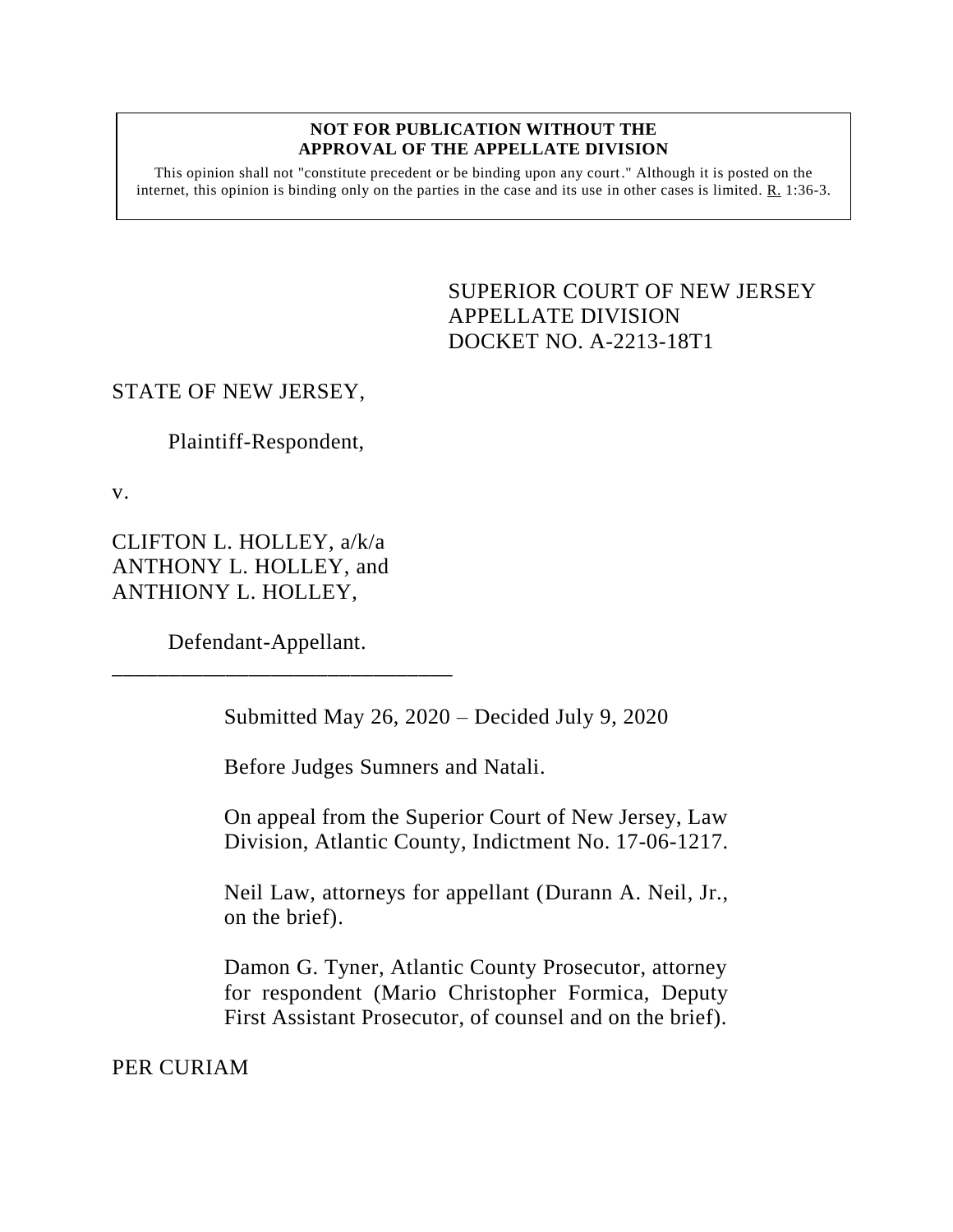Following denial of his motion to suppress evidence seized in a warrantless motor vehicle stop, defendant Clifton Holley pled guilty to thirddegree possession of controlled dangerous substances with the intent to distribute, N.J.S.A.  $2C:35-5(a)(1)$  and (b)(2); third-degree resisting arrest by force, N.J.S.A. 2C:29-2(a); fourth-degree throwing bodily fluids at a law enforcement officer, N.J.S.A. 2C:12-13; and second-degree offer of benefit to a public servant, N.J.S.A. 2C:27-11(a). <sup>1</sup> Defendant was sentenced to an aggregate prison term of eight years with parole ineligibility for three-and-a-half years.

In his appeal, defendant argues:

## POINT I

l

THE WARRANTLESS MOTOR VEHICLE STOP VIOLATED [DEFENDANT]'S RIGHTS UNDER THE FOURTH AMENDMENT OF THE UNITED STATES CONSTITUTION AND ARTICLE 1, PARAGRAPH 7 OF THE NEW JERSEY CONSTITUTION.

A. The Investigative Detention of [Defendant] Violated His Constitutional Rights Because There Was No Reasonable Suspicion of Criminal Activity.

B. There Was No Probable Cause to Arrest [Defendant] . . . and Search His Motor Vehicle.

<sup>&</sup>lt;sup>1</sup> He also pled guilty to other offenses under two unrelated indictments, which are not the subject of this appeal.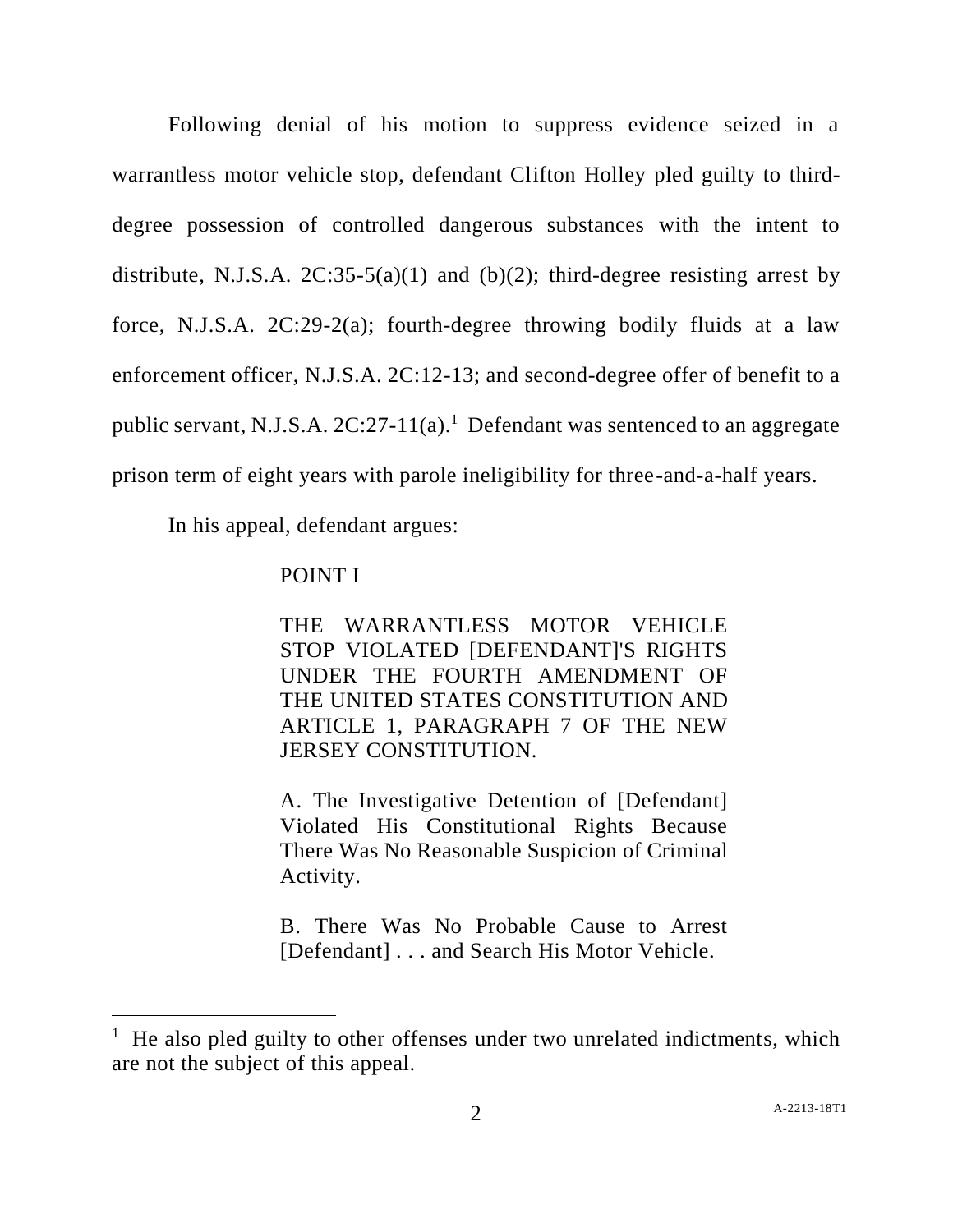### POINT II

THE TRIAL COURT ERRED IN NOT SUPPRESSING ALL DERIVATIVE EVIDENCE OBTAINED BY THE STATE FOLLOWING UNLAWFUL DETAINMENT AS IT IS FRUIT OF THE POISONOUS TREE.

Based upon our standard of review, we affirm the suppression order.

I

At the motion to suppress hearing, the State presented the testimony of Egg Harbor Township Police Officers William Burns and Robert Sheppard regarding the roadside warrantless stop and search of defendant's person and vehicle on December 8, 2016, at approximately 11:28 p.m. In addition, the State presented the motor vehicle recording (MVR) from Burns' police car which filmed the stop of defendant's car and the officers' subsequent encounter with defendant.<sup>2</sup> Defendant neither testified nor presented any witnesses.

Burns, a five-year patrolman with the police department, was on routine patrol in a marked patrol car on Black Horse Pike when he observed defendant's car traveling with only one operable headlight, a violation of N.J.S.A. 39:3-66. Burns made a U-turn and activated his overhead lights and pulled over defendant's car to the side of the road. Burns stated upon approaching the car,

 $\overline{a}$ 

<sup>&</sup>lt;sup>2</sup> The DVD was not part of the record provided to this court.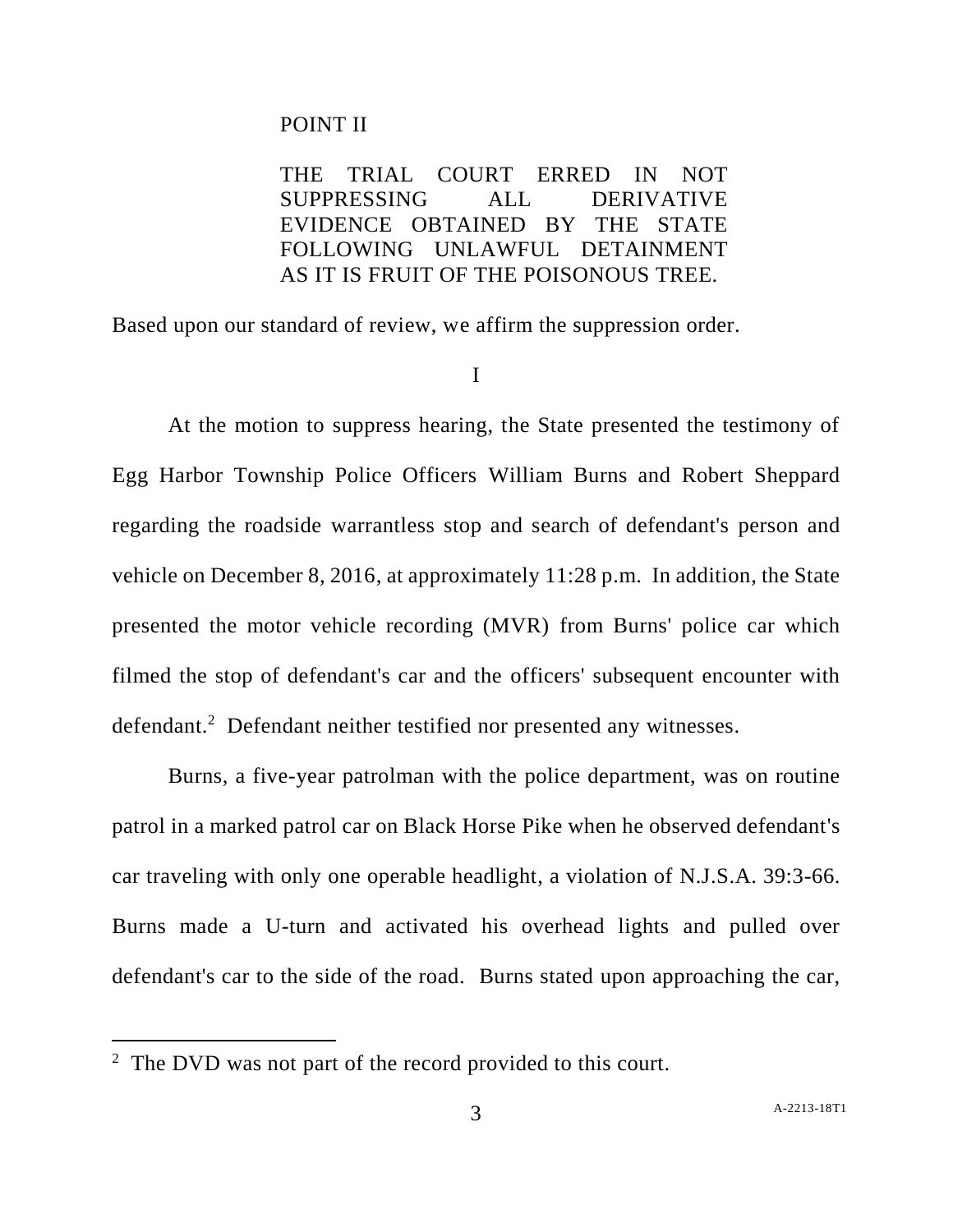he saw defendant – the only person in the car – light a cigarette. At Burns' request, defendant turned over his driver's license, an insurance card, and a registration card.<sup>3</sup> He also noted seeing cigarillos, which are commonly used to smoke marijuana, inside the car.

Burns returned to his patrol car and radioed the police dispatcher to run a check on defendant's license. After stating defendant's name to the dispatcher, Burns received a call on his cell phone from Sheppard, telling him to "be careful" based on Sheppard's previous dealings with defendant. Burns also noticed the insurance card was temporary and had expired sixty days earlier.

When Burns returned to defendant's car, the audio of the MVR indicates he questioned defendant about the expired insurance card, then asked: "Does anyone smoke weed in this car?" Burns testified by that time he was able to smell marijuana because defendant was no longer smoking a cigarette. Burns also indicated he smelled a faint odor of alcohol coming from defendant's breath. Defendant denied marijuana had been smoked in the car. Burns then ordered defendant out of the car and requested back-up. After Sheppard and another officer arrived shortly thereafter, a search of Burn's person revealed \$1206 in small denominations in his waistband. The search continued, resulting in the

 $\overline{a}$ 

 $3$  The car was owned by defendant's uncle.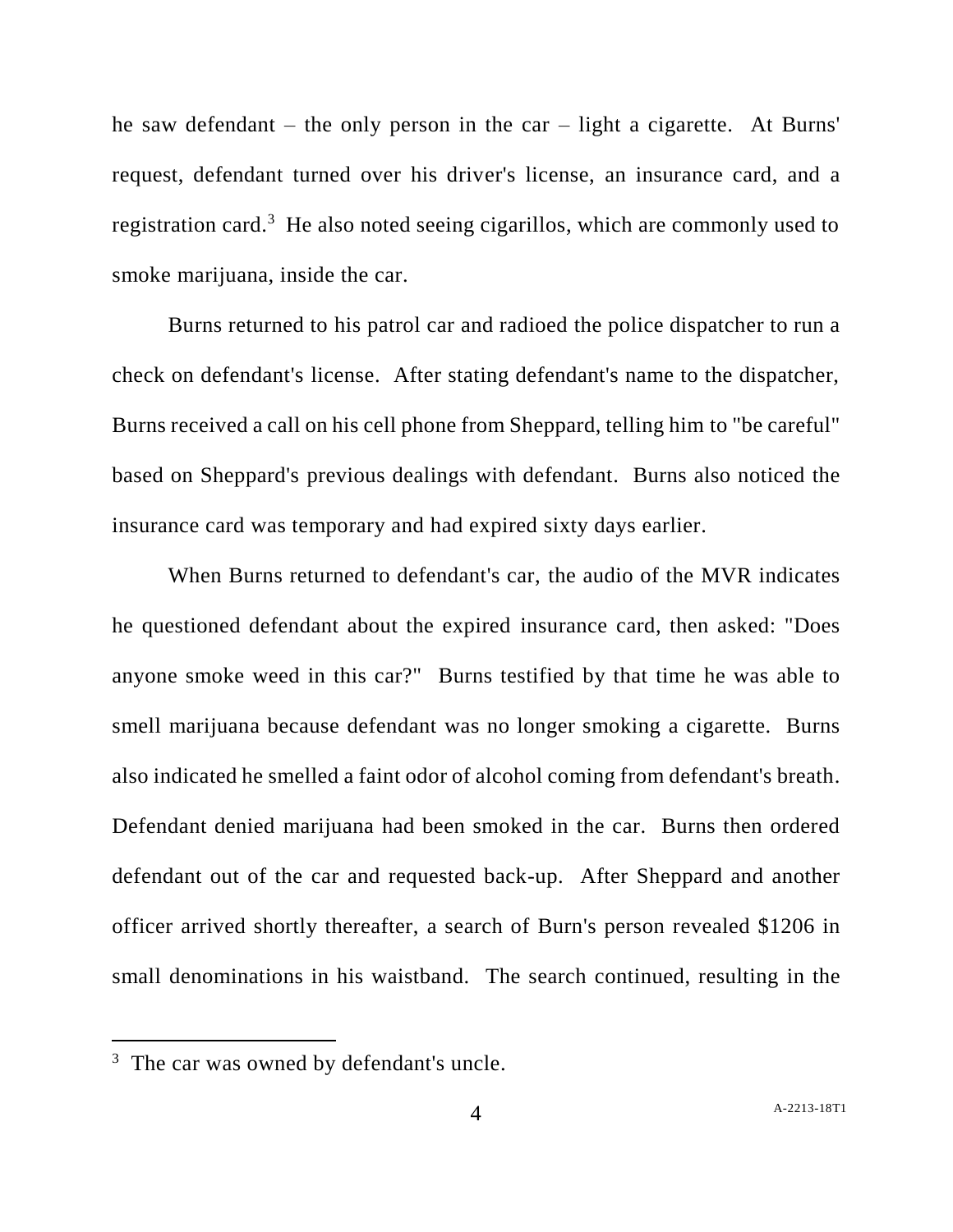recovery of "a little pouch" made of plastic hanging down defendant's torso from a string connected to his shirt button, containing cocaine, heroin, and prescription medication. 4

On cross-examination, Burns acknowledged no marijuana was found in the car or on defendant, and he could not pinpoint if the marijuana odor was coming from defendant's person or inside the car. He also stated that he put his head fully and partially inside defendant's car during his questioning of defendant about unexpired insurance card.

Sheppard, a twelve-year veteran of the police department, confirmed his phone call to Burns after hearing Burns' radio dispatch regarding defendant. He testified he searched the interior of defendant's vehicle; finding no contraband but "detect[ing] a faint odor of marijuana lingering inside the vehicle."

After hearing counsel's arguments, the motion judge reserved her decision and allowed the submission of post-hearing briefs. Eight days later on April 26, 2018, the judge issued an order and rendered an oral decision denying defendant's motion.

l

<sup>&</sup>lt;sup>4</sup> The pouch contained twenty-four grams of cocaine, twenty-six wax folds of heroin, seven Oxycodone pills of ten milligrams, and three Oxycodone pills of seven-and-a-half milligrams.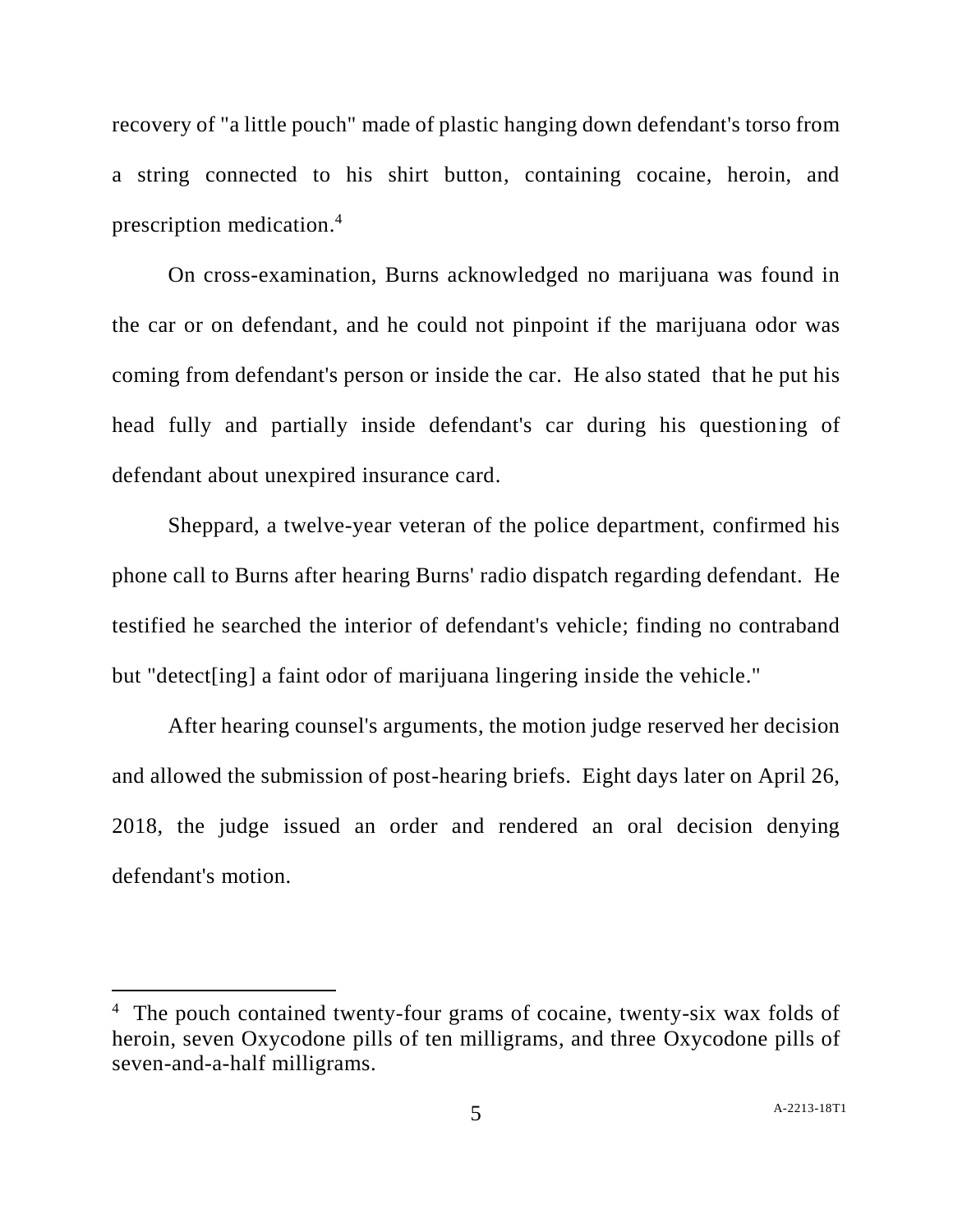The judge determined the State proved by a preponderance of evidence the warrantless search and seizure conducted by Burns and Sheppard was constitutionally permissible. Her finding was based upon her assessment the officers gave credible testimony because it was consistent with their police reports and her viewing of the MVR during the hearing and later in chambers when she was contemplating her decision.

Pointing to State v. Bernokeits, where this court recognized "[a] motor vehicular violation, no matter how minor, justifies a stop without any reasonable suspicion that the motorist committed a crime or other unlawful act[,]" the judge found Burns had a right to stop defendant's car because of the headlight violation. 423 N.J. Super 365, 370 (App. Div. 2011) (citations omitted). The judge then determined Burns had the right under State v. Nishina, to search defendant and his car based on his credible testimony that he smelled marijuana from inside the car because "the smell of marijuana itself constitutes probable cause 'that a criminal offense ha[s] been committed and that additional contraband might be present.'" 175 N.J. 502, 515-16 (2003) (quoting State v. Vanderveer, 285 N.J. Super. 475, 479 (App. Div. 1995)).

The judge rejected defendant's contention that Burns made an illegal search of his car by putting his head inside the car which enabled him to

6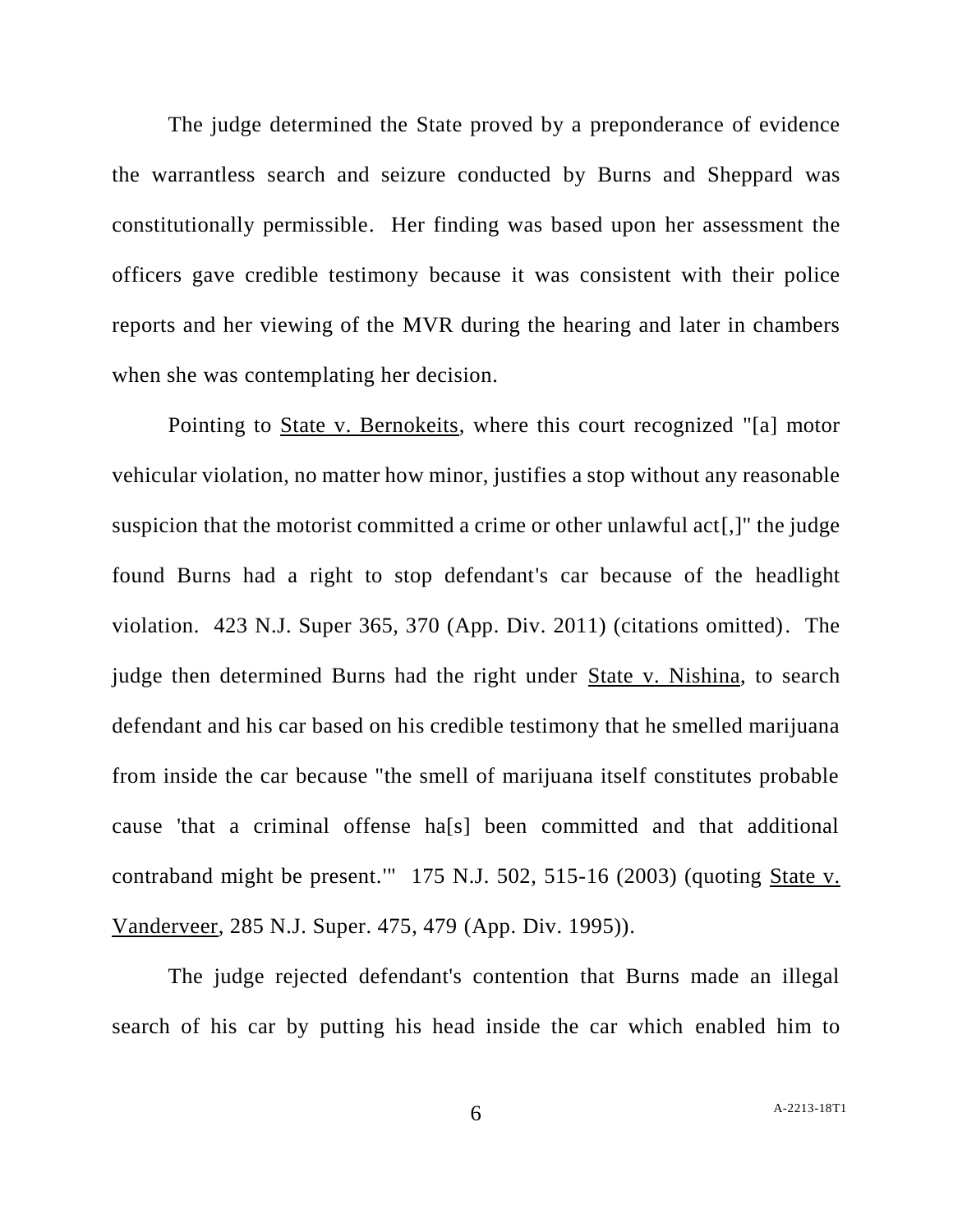allegedly smell the marijuana odor. Based upon her review of the MVR, she determined there was no constitutional violation because Burns, who approached defendant's car from the passenger's side to avoid traffic, "put[] his head in and out of [the] car for the purpose of having a conversation with the defendant and asking . . . defendant to — and giving . . . defendant the opportunity, frankly, to produce [an unexpired insurance card] which he did not seem to have."<sup>5</sup> The judge commented further that at no time did she see Burns "put his head into the car entirely to conduct a search of the car."

### II

Our review of the trial court's decision on a motion to suppress is limited. State v. Robinson, 200 N.J. 1, 15 (2009). "An appellate court reviewing a motion to suppress evidence in a criminal case must uphold the factual findings underlying the trial court's decision, provided that those findings are 'supported by sufficient credible evidence in the record.'" State v. Boone, 232 N.J. 417, 425-26 (2017) (quoting State v. Scriven, 226 N.J. 20, 40 (2016)). We do so "because those findings 'are substantially influenced by [an] opportunity to hear and see the witnesses and to have the "feel" of the case, which a reviewing court

l

<sup>&</sup>lt;sup>5</sup> The judge's decision gave some attention to finding defendant's reliance on an unpublished decision was misplaced. Because unpublished decisions have no precedential value, Rule 1:36-3, we do not discuss the judge's reasoning.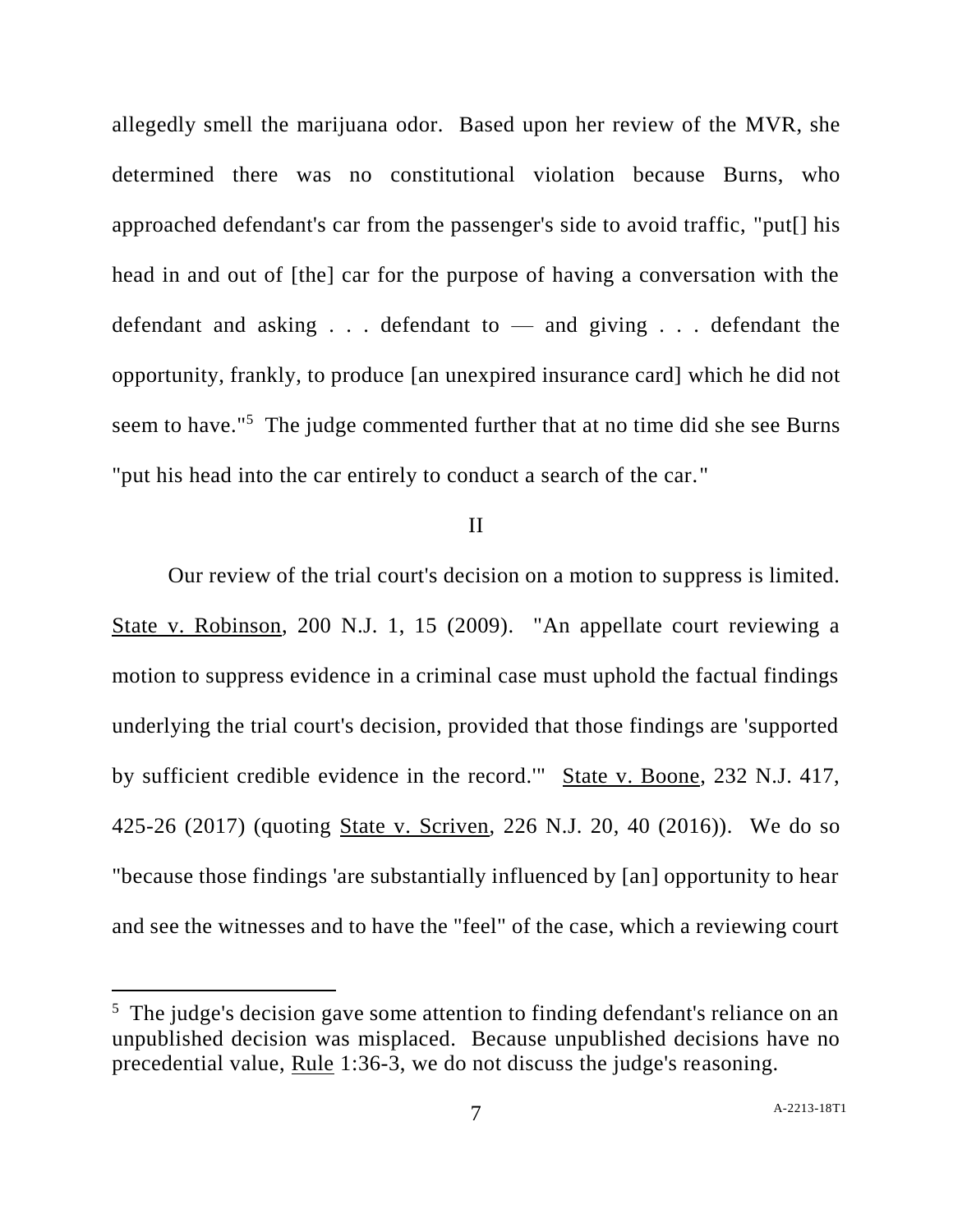cannot enjoy.'" State v. Gamble, 218 N.J. 412, 424-25 (2014) (alteration in original) (quoting State v. Johnson, 42 N.J. 146, 161 (1964)). "The governing principle, then, is that '[a] trial court's findings should be disturbed only if they are so clearly mistaken that the interests of justice demand intervention and correction.'" Robinson, 200 N.J. at 15 (alteration in original) (quoting State v. Elders, 192 N.J. 224, 244 (2007)). "We owe no deference, however, to conclusions of law made by trial courts in deciding suppression motions, which we instead review de novo." State v. Brown, 456 N.J. Super. 352, 358-59 (App. Div. 2018) (citing State v. Watts, 223 N.J. 503, 516 (2015)).

Applying the de novo standard of review to the motion judge's legal conclusions, "[w]e review this appeal in accordance with familiar principles of constitutional law." State v. Robinson, 228 N.J. 529, 543 (2017). "Both the United States Constitution and the New Jersey Constitution guarantee an individual's right to be secure against unreasonable searches or seizures." State v. Minitee, 210 N.J. 307, 318 (2012) (citing U.S. Const. amend. IV; N.J. Const. art. I, ¶ 7). Thus, searches and seizures conducted without a warrant "are presumptively invalid as contrary to the United States and the New Jersey Constitutions." State v. Pineiro, 181 N.J. 13, 19 (2004) (citing State v. Patino, 83 N.J. 1, 7 (1980)). As such, "the State must demonstrate by a preponderance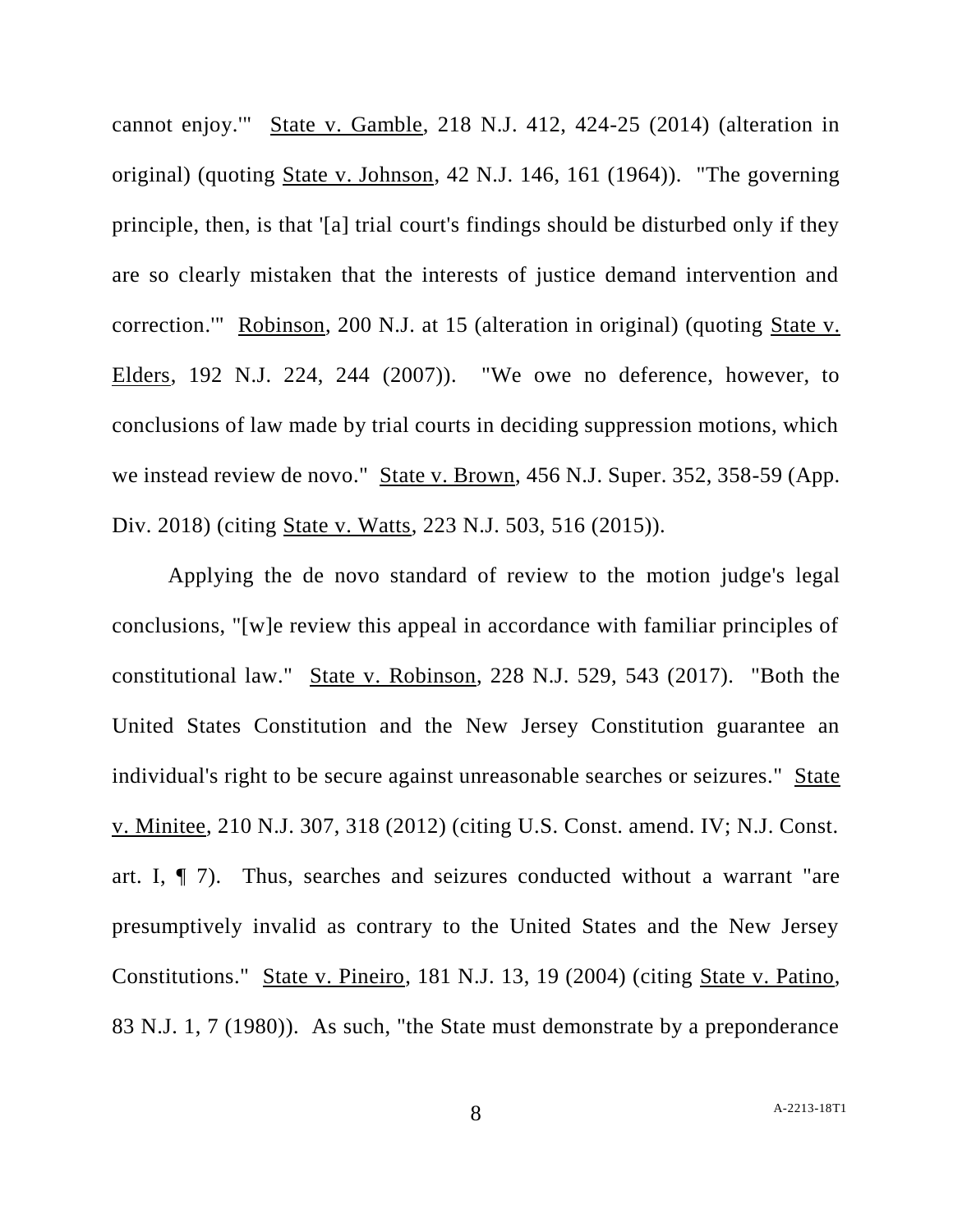of the evidence[,]" id. at 20 (quoting State v. Wilson, 178 N.J. 7, 13 (2003)), that "[the search] falls within one of the few well-delineated exceptions to the warrant requirement[,]" id. at 19-20 (alteration in original) (quoting State v. Maryland, 167 N.J. 471, 482 (2001)). "Thus, we evaluate the evidence presented at the suppression hearing in light of the trial court's findings of fact to determine whether the State met its burden." Id. at 20.

The exception invoked in this case to justify the warrantless search is the automobile exception to the warrant requirement. Pursuant to State v. Witt, 223 N.J. 409 (2015), officers may now conduct a warrantless, nonconsensual search during a lawful roadside stop "in situations where: (1) the police have probable cause to believe the vehicle contains evidence of a criminal offense; and (2) the circumstances giving rise to probable cause are unforeseeable and spontaneous." State v. Rodriguez, 459 N.J. Super. 13, 22 (App. Div. 2019) (citing Witt, 223 N.J. at 447-48). "New Jersey courts have [long] recognized that the smell of marijuana itself constitutes probable cause that a criminal offense ha[s] been committed and that additional contraband might be present." State v. Walker, 213 N.J. 281, 290 (2013) (internal quotation marks omitted) (quoting Nishina, 175 N.J. at 515-16 (2003)). Thus, in the context of a warrantless automobile search, the "smell of marijuana emanating from the automobile [gives] the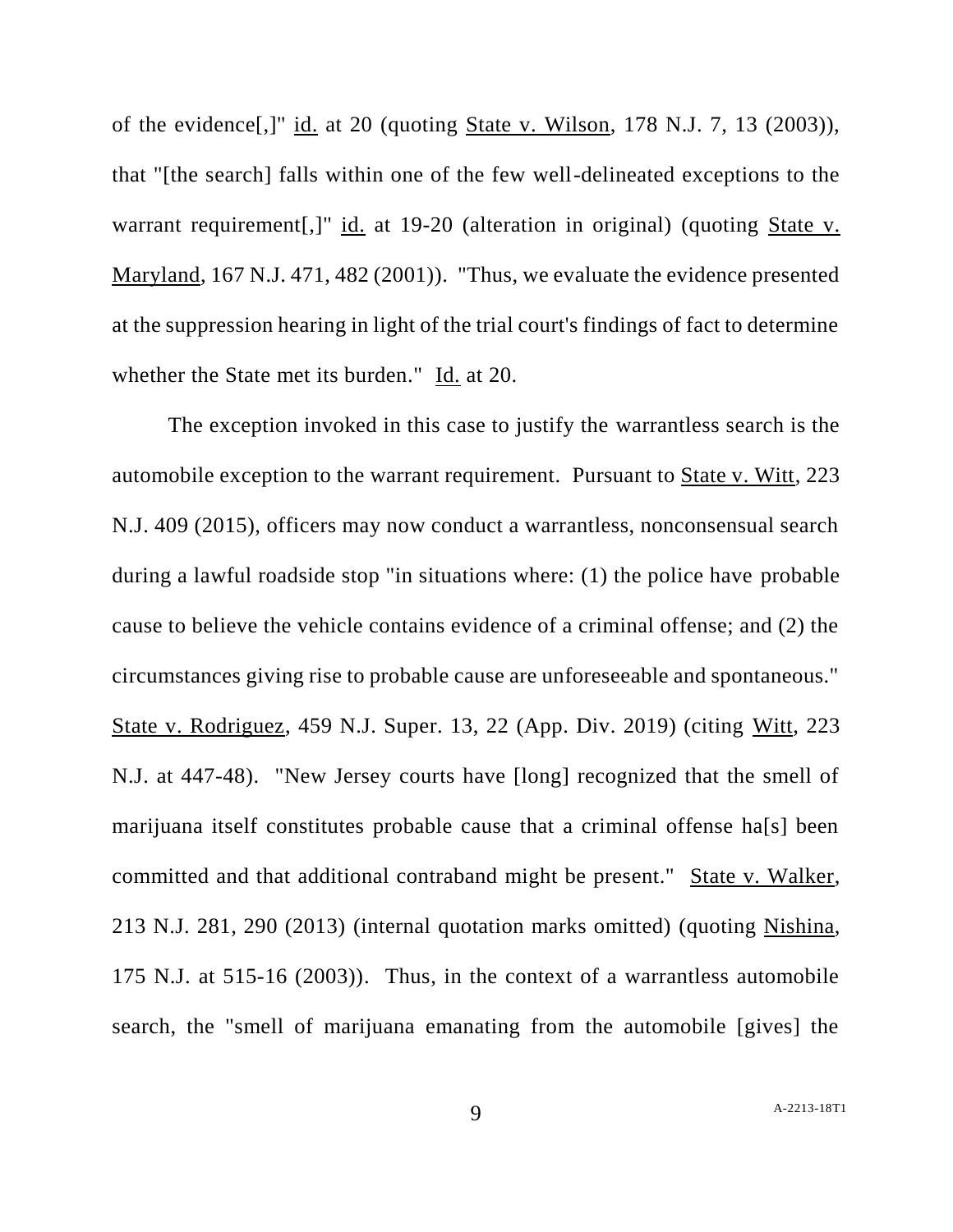officer probable cause to believe that it contain[s] contraband." State v. Pena-Flores, 198 N.J. 6, 30 (2009) (citation omitted).

However, "[a] police officer must not only have probable cause to believe that the vehicle is carrying contraband but the search must be reasonable in scope." Patino, 83 N.J. at 10. In that regard, "[i]t is widely recognized that a search, although validly initiated, may become unreasonable because of its intolerable intensity and scope." Id. at 10-11 (citing Terry v. Ohio, 392 U.S. 1, 19 (1968)). Thus, "the scope of the search must be 'strictly tied to and justified by' the circumstances which rendered its initiation permissible." Terry, 392 U.S. at 19 (quoting Warden, Md. Penitentiary v. Hayden, 387 U.S. 294, 310 (1967) (Fortas, J., concurring)).

Defendant maintains there was no reasonable suspicion of criminal activity to warrant the search of his person and car. He specifically asserts "Burns' suspicion of criminal activity [was] entirely absent of objective facts of criminal behavior to justify the warrantless detention of [him]." Defendant contends Burns' observation of "the pack of . . . cigars that he associates with 'somebody that's smoking marijuana," caused him to have a "hunch" defendant had smoked marijuana. Defendant contends "Burns attempts to justify his detection of the odor of marijuana upon his second interaction with [defendant]